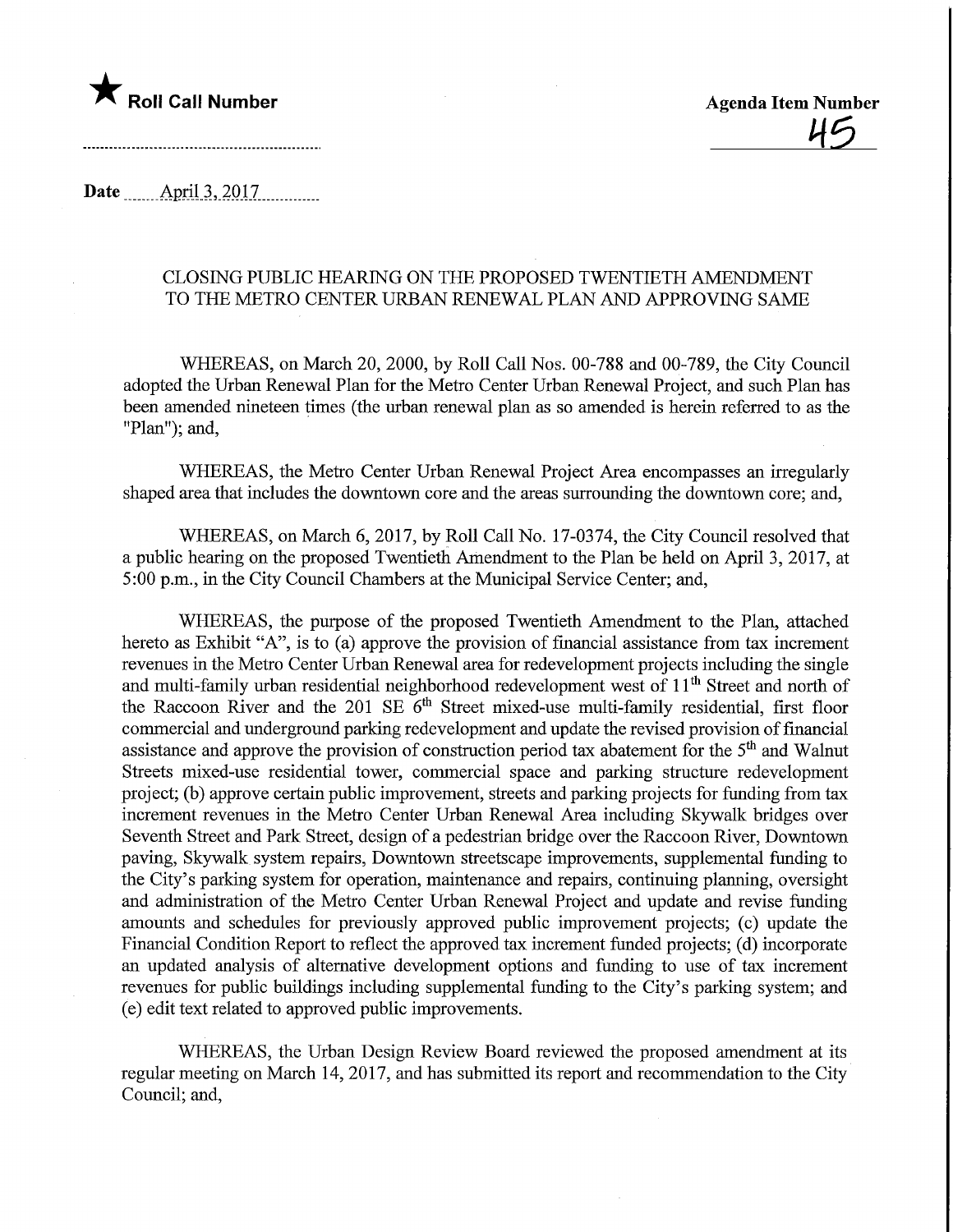## **Agenda Item Number Agenda Item Number** Agenda Item Number

45

Date April.3, 2017

WHEREAS, notice of this public hearing in the form attached hereto as Exhibit "B" was published in the Des Moines Register on March 23, 2017, which notice sets forth the information required by Section 403.5(3) of the Iowa Code; and,

-2-

WHEREAS, a copy of the Twentieth Amendment and public notice were sent by ordinary mail to the Des Moines Independent Community School District, Des Moines Area Community College, and Polk County and such other affected taxing entities, and representatives of such taxing entities were also invited to a consultation meeting held on March 16, 2017; and,

WHEREAS, the City has received no objections or requests for modifications from the Des Moines Independent Community School District, Des Moines Area Community College, Polk County or such other affected taxing entities to the Twentieth Amendment or to the proposed division of revenue from the tax increment of the Urban Renewal Project Area; and,

WHEREAS, the public hearing has now been opened and all persons and organizations desiring to be heard regarding the proposed Twentieth Amendment to the Plan have been given the opportunity to be heard; NOW THEREFORE,

BE IT RESOLVED, by the City Council of the City of Des Moines, Iowa, as follows:

- 1. The public hearing on the proposed Twentieth Amendment to the Urban Renewal Plan for the Metro Center Urban Renewal Project is hereby closed.
- 2. Upon consideration of the recommendations of the Urban Design Review Board, and all other recommendations and statements from all other interested parties and organizations, the City Council finds that the Twentieth Amendment conforms to the Plan DSM: Creating Our Tomorrow Plan amendment to the City's Comprehensive Plan for the development of the City as a whole.
- 3. The Urban Renewal Plan for the Metro Center Urban Renewal Project is hereby amended as set forth in the Twentieth Amendment attached hereto as Exhibit "A" and as further revised by this resolution. The Urban Renewal Plan for the Metro Center Urban Renewal Project, as amended by the Twentieth Amendment thereto, is hereafter in full force and effect.